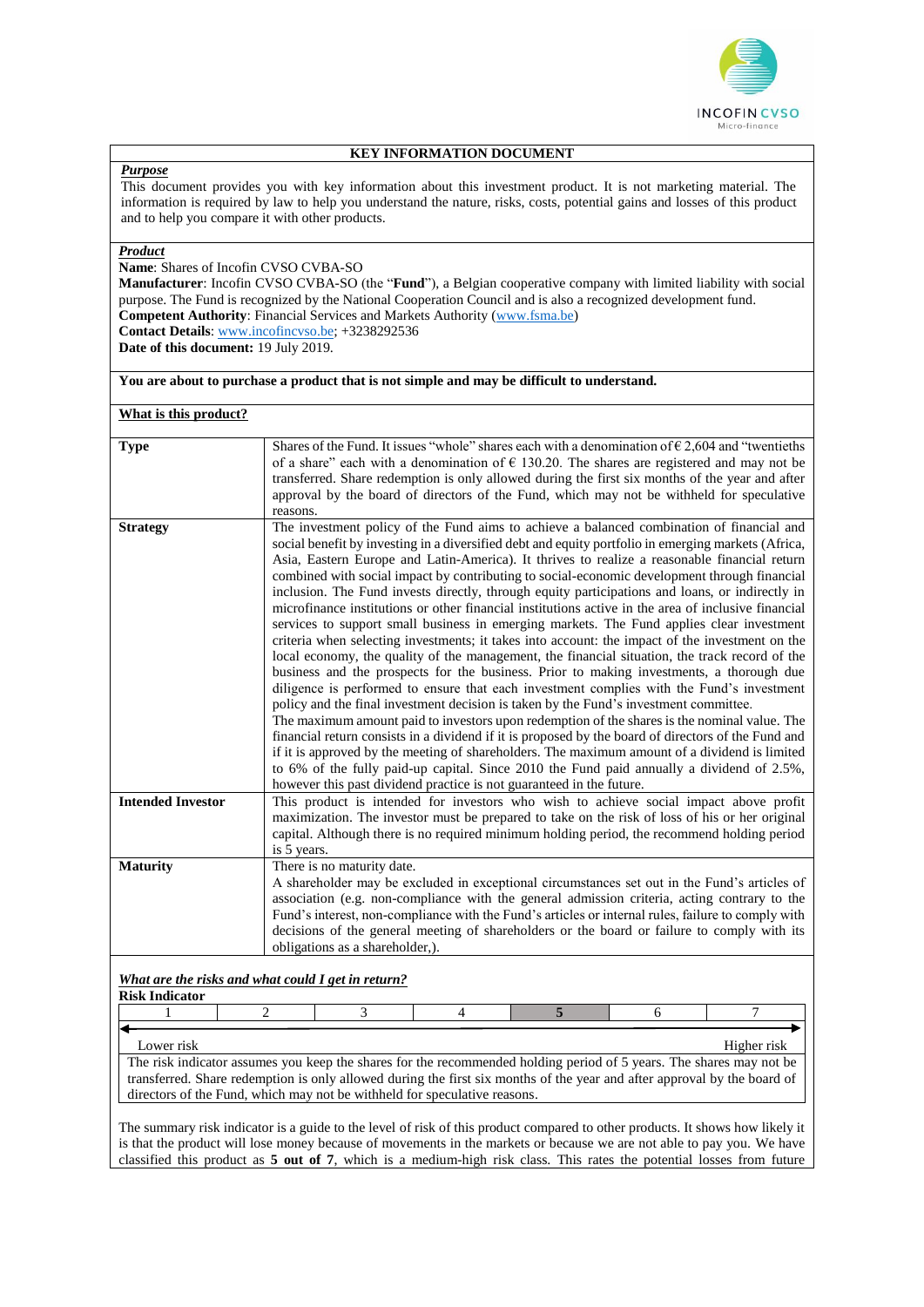

performance at a medium-high level, and poor market conditions will likely impact our capacity to provide you a positive return on your investment.

The following are some of the other risks materially relevant to the PRIIP which are not taken into account in the summary risk indicator:

- Emerging markets may have less advanced regulatory and control environments.
- The Fund is exposed to currency exchange rate volatility to a limited extent, as it holds assets denominated in multiple currencies. The Fund uses specialist financial techniques (known as derivatives) to manage its currency exchange rate risk.
- This product holds no capital protection against market risk: this product does not include any protection from future market performance so you could lose some or all of your investment.
- This product holds no capital guarantee against credit risk: if we are not able to pay you what is owed, you could lose your entire investment.
- The Fund is furthermore subject to concentration risk, counterparty risk, and interest rate risk. See the information note for overall risk information [\(https://incofincvso.be/\)](https://incofincvso.be/).

The management of the risks mainly involves portfolio diversification, spreading assets across regions and countries, techniques to hedge exchange rate risk, holding liquid assets, etc.

#### **Performance scenarios**

| Investment ( $\epsilon$ 10,000) |                                        |          |          |                                            |  |
|---------------------------------|----------------------------------------|----------|----------|--------------------------------------------|--|
| <b>Scenarios</b>                |                                        | 1 year   | 3 years  | 5 years<br>(recommended<br>holding period) |  |
| Stress scenario                 | What you might get<br>back after costs | € 8,469  | € 9,283  | € 9,205                                    |  |
|                                 | Average return each<br>year            | $-15.3%$ | $-2.5%$  | $-1.6%$                                    |  |
| Unfavourable scenario           | What you might get<br>back after costs | € 9,902  | € 10,014 | € 10,169                                   |  |
|                                 | Average return each<br>year            | $-1\%$   | 0%       | 0.3%                                       |  |
| Moderate scenario               | What you might get<br>back after costs | € 10,224 | € 10,688 | € 11,142                                   |  |
|                                 | Average return each<br>year            | 2.2%     | 2.2%     | 2.2%                                       |  |
| Favourable scenario             | What you might get<br>back after costs | € 10,341 | € 10,859 | € 11,397                                   |  |
|                                 | Average return each<br>year            | 3.4%     | 2.8%     | 2.6%                                       |  |

This table shows the money you could get back over the next 5 years (recommended holding period), under different scenarios, assuming that you invest  $\epsilon$ 10,000. The scenarios shown illustrate how your investment could perform. You can compare them with the scenarios of other products. The scenarios presented are an estimate of future performance based on evidence from the past on how the value of this investment varies, and are not an exact indicator. What you get will vary depending on how the market performs and how long you keep the product. The stress scenario shows what you might get back in extreme market circumstances, and it does not take into account the situation where we are not able to pay you.

The shares may not be transferred. Share redemption is only allowed during the first six months of the year and after approval by the board of directors of the Fund, which may not be withheld for speculative reasons.

The figures shown include all the costs of the product itself, but may not include all the costs that you pay to your advisor or distributor. The figures do not take into account your personal tax situation, which may also affect how much you get back.

### *What happens if the Fund is unable to pay out?*

The investor may face a financial loss should the Fund default on its obligations. There is no compensation or guarantee scheme in place which may offset, the whole or part of, this loss.

Should the Fund incur losses as a result of which the Fund's net assets would fall below the nominal value, you will receive less on withdrawal than the nominal value paid. The nominal value of each "whole" share is € 2,604. On 31 December 2018 the Fund's net assets per "whole" share amounted to  $\epsilon$  3.013.05.

### *What are the costs?*

The Reduction in Yield (RIY) shows what impact the total costs you pay will have on the investment return you might get. The total costs take into account one-off, ongoing and incidental costs. The amounts shown here are the cumulative costs of the product itself, for three different holding periods. The figures assume you invest  $\epsilon$  10,000. The figures set out in the tables below are estimates and may change in the future.